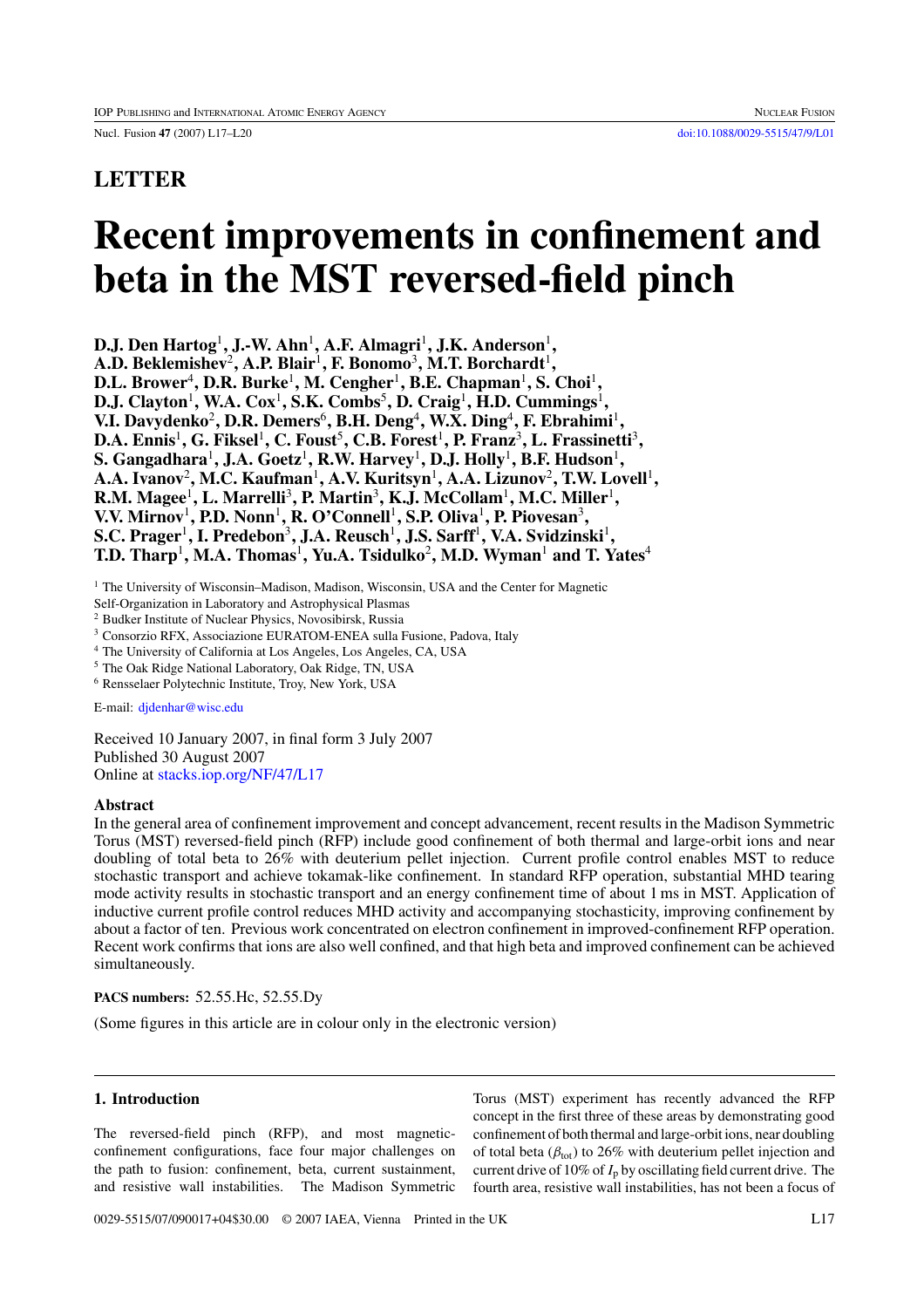Letter

MST research, but outstanding advances have been made on two other RFP experiments, RFX [\[1\]](#page-3-0) and EXTRAP T2R [\[2\]](#page-3-0). This paper will report recent results from MST in the areas of confinement and beta; work on oscillating field current drive is described in [\[3\]](#page-3-0).

In standard RFP operation, substantial MHD tearing mode activity results in stochastic transport and a confinement time of about 1 ms in MST. Application of inductive current profile control reduces MHD activity and accompanying stochasticity, improving-confinement by about a factor of ten [\[4,5\]](#page-3-0). Previous work concentrated on electron confinement in improved confinement RFP operation [\[6\]](#page-3-0). The work reported here confirms that ions are also well-confined, and that high beta and improved confinement can be achieved simultaneously.

The RFP can be broadly defined as 'toroidal plasma confinement with a low magnetic field' [\[7\]](#page-3-0). The magnitude of the magnetic field in an RFP is typically ∼10 times smaller than a similar plasma current tokamak; in the core of an RFP  $B_{\phi} \approx B_{\theta}$  and  $\beta_{\text{tot}} \geq 10\%$ . Furthermore, in an RFP the toroidal magnetic field goes to zero and then reverses sign near the edge of the plasma. Self-generated plasma currents that drive magnetic reconnection substantially determine the magnetic field equilibrium of a standard RFP discharge. The low toroidal field at the edge is a substantial advantage for the RFP as a potential fusion reactor, since coil stresses will be relatively low.

MST is a large RFP with major radius  $R = 1.5$  m, minor radius  $a = 0.5$  m and a thick (5 cm) aluminium conducting shell [\[8\]](#page-3-0). Typical plasma parameter ranges in MST are toroidal plasma current  $I_p$  0.2–0.6 MA,  $|\boldsymbol{B}| \leqslant 0.6$  T, electron density  $n_e$  $(0.5-4) \times 10^{13}$  cm<sup>-3</sup> and electron  $T_e$  and ion  $T_i$  temperatures 0.1–2 keV. A typical plasma discharge is approximately 70 ms in duration, with a 20–30 ms 'flat-top' in which the plasma current is nearly constant and the plasma is approximately in equilibrium.

The second section describes recent results from MST in the area of thermal and fast (large-orbit) ion confinement. The third section describes the progress that has been made in achieving high density and beta by injection of frozen deuterium pellets. The last section is a brief summary.

#### **2. Thermal and fast ion confinement**

#### *2.1. Thermal ion confinement*

Standard RFP plasmas exhibit substantial magnetic reconnection activity driven by multiple tearing modes. The safety factor  $q$  is  $\ll$ 1 on axis and decreases towards the edge, passing through zero and becoming negative; as a result,  $m = 1$  tearing modes are resonant on multiple rational surfaces. Bursts of tearing mode activity occur periodically, typically every few milliseconds, during a standard RFP discharge. These are global reconnection events, and are somewhat similar to a tokamak sawtooth. Both impurity and majority ions are heated ('self-heated') during a global reconnection event. The mechanism of this heating is not yet understood. Charge-exchange spectroscopy measurements  $[9, 10]$  $[9, 10]$  $[9, 10]$  of the impurity ion temperature profile show that *T*<sup>i</sup> increases significantly in approximately 0.1 ms [\[11\]](#page-3-0). During a global reconnection event in which both core  $m = 1$  and edge  $m = 0$  tearing modes



**Figure 1.** Left: the impurity ( $C^{+6}$ ) ion temperature at  $r/a = 0.37$ through a global reconnection event. Right: radial profiles of the impurity ion temperature before and after a global reconnection event.



**Figure 2.** (Top) Magnetic fluctuation amplitude is reduced during the improved-confinement period. (Bottom) C+6 impurity ion temperature is sustained at approximately 1 keV. The two vertical arrows mark reconnection events during which ions are strongly heated.

show a burst of activity, the temperature more than doubles and the temperature increase is global, occurring throughout the volume of the plasma (figure 1).

In standard RFP operation, ion temperature normally drops rapidly following a reconnection event (figure 1). But by initiating an improved-confinement period (by application of inductive current profile control) following a reconnection event, ion energy can be retained in the plasma for the duration of the improved-confinement period (figure 2). Ion temperature is sustained at a high level, typically  $\geq 1$  keV, during the improved-confinement period [\[12\]](#page-3-0). Charge-exchange recombination spectroscopy and Rutherford scattering measurements confirm that both impurity and majority ions are heated and sustained at a high temperature.

Electron temperature is also greater than 1 keV in these improved-confinement discharges (figure [3\)](#page-2-0). This confirms that the improved confinement resulting from current profile control applies to both electrons and ions. Both electron and ion temperatures have now been measured to be simultaneously  $\geq 1$  keV during improved-confinement periods. These temperatures are achieved with only a few megawatts of ohmic input power to the plasma. A detailed transport analysis is underway using the equilibrium reconstruction code MSTFit.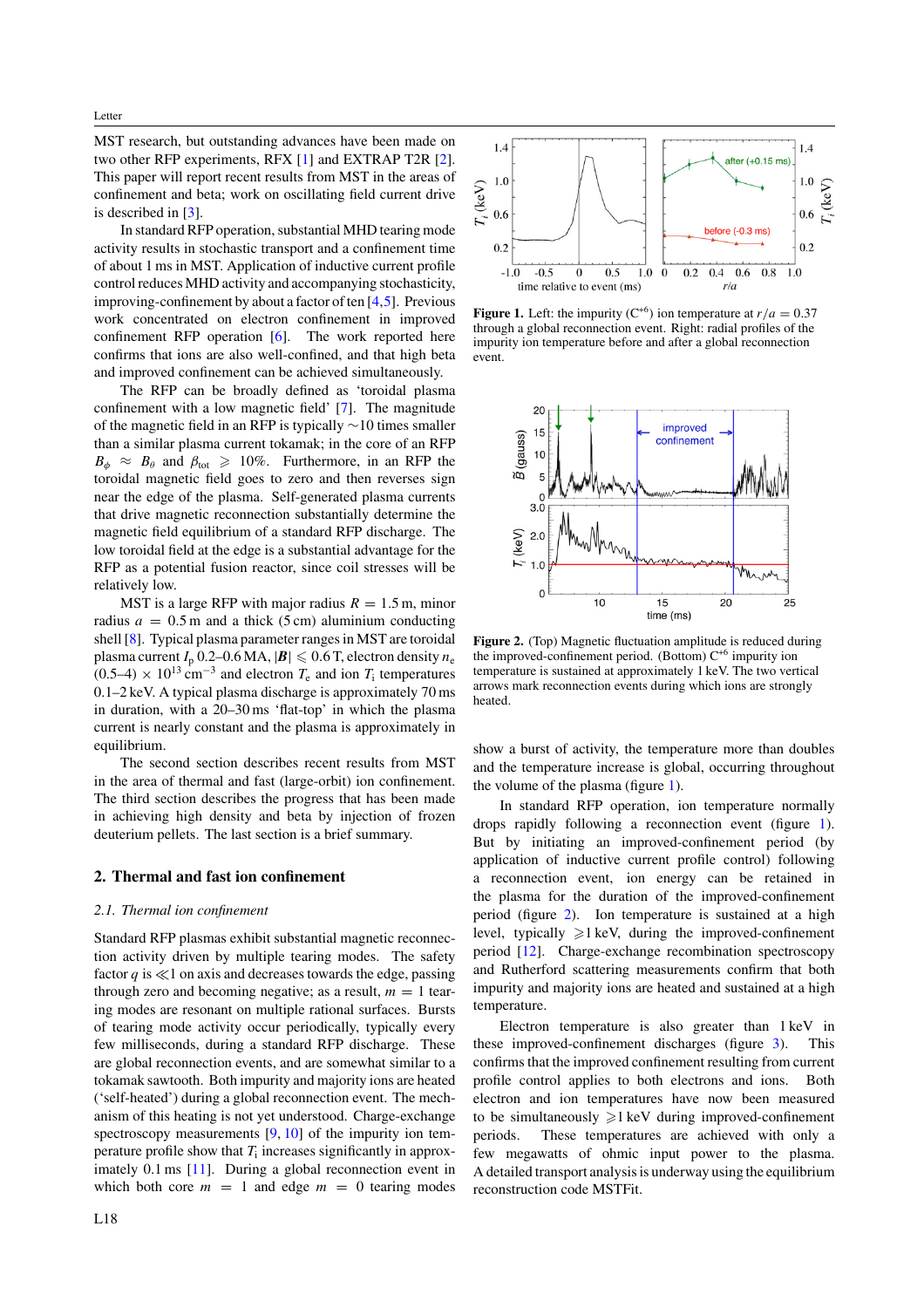<span id="page-2-0"></span>

**Figure 3.** Electron temperature as measured by Thomson scattering is also greater than 1 keV during improved-confinement discharges.



**Figure 4.** Comparison of measured neutron signal (dots) and modelling (solid line). The shaded area represents the neutral beam injection duration. The solid  $\tau_{\text{fi}}^{\text{loss}} = 20 \text{ ms}$  line is a result of modelling with classical fast-ion slowing down and 20 ms fast-ion confinement time.

#### *2.2. Fast-ion confinement*

One of the consequences of the fluctuation activity in standard RFP discharges is magnetic stochasticity, yet measured confinement (*>*20 ms) of injected fast ions is much better than that expected ( $\sim$ 1 ms) if the ions simply stream along the stochastic field lines [\[13\]](#page-3-0). This experimental investigation was carried out with a short-pulse (1.3 ms) of fast (20 keV) deuterium neutrals injected into a deuterium plasma in MST. Fusion D–D neutrons from fast-ion/plasma-ion collisions were recorded by a scintillator detector. The decay of this neutron signal indicates that the fast-ion confinement is *>*20 ms (figure 4); the fast ion slowing down is as expected from classical coulomb collisions with plasma electrons and ions. Full orbit numerical calculation of particle trajectories in the stochastic field of the RFP indicates that these large gyro-orbit ions do not follow the magnetic field lines (figure 5) until they have deposited most of their energy into the plasma; only then are they stochastically transported out of the plasma. This has positive implications for the feasibility of neutral beam injection and alpha-particle confinement.

#### **3. High density and beta from pellet injection**

Injection of frozen deuterium pellets [\[14\]](#page-3-0) triples density in improved-confinement plasmas, while maintaining fluctuations at a reduced level [\[15\]](#page-3-0). Figure 6 is a representative



**Figure 5.** A puncture plot of magnetic field lines (dots) and a fast-ion orbit guiding centre (solid line) from a simulation of a standard RFP discharge. Full orbit simulation shows that fast-ion drift orbits do not follow the magnetic field lines, resulting in different rotational transforms for fast ions and magnetic field **lines** 



**Figure 6.** Injection of a frozen deuterium pellet at the start of an improved-confinement period triples the line-average electron density while magnetic fluctuations are maintained at a reduced level. Pellet ablation occurs during the shaded time, and the improved-confinement period is delimited by vertical lines.

example of a single discharge into which a pellet was injected. Pellet injection has been done at both low plasma currents (*<*200 kA) and high currents (∼500 kA) with approximately similar tripling of the density. Fuelling the plasma to high density by gas puffing does not maintain fluctuations at a low level. Total beta  $\beta_{\text{tot}}$  (including both electron and ion contributions) nearly doubles to 26% with pellet injection into low current plasmas; at high current  $β$ <sub>tot</sub> is approximately 17%. Total beta is defined as  $\beta_{\text{tot}} = 2 \mu_0 \langle p \rangle \sqrt{(B_\phi^2 + B_\theta^2)_{r=a}}$ , where the pressure is volume-averaged and the magnetic field measured at the plasma surface. Toroidal beta,  $\beta_{\text{toroidal}} = 2\mu_0 \langle p \rangle \sqrt{\langle B_\phi^2 \rangle_{\text{vac}}}$ , where the magnetic field is the vacuum toroidal magnetic field,